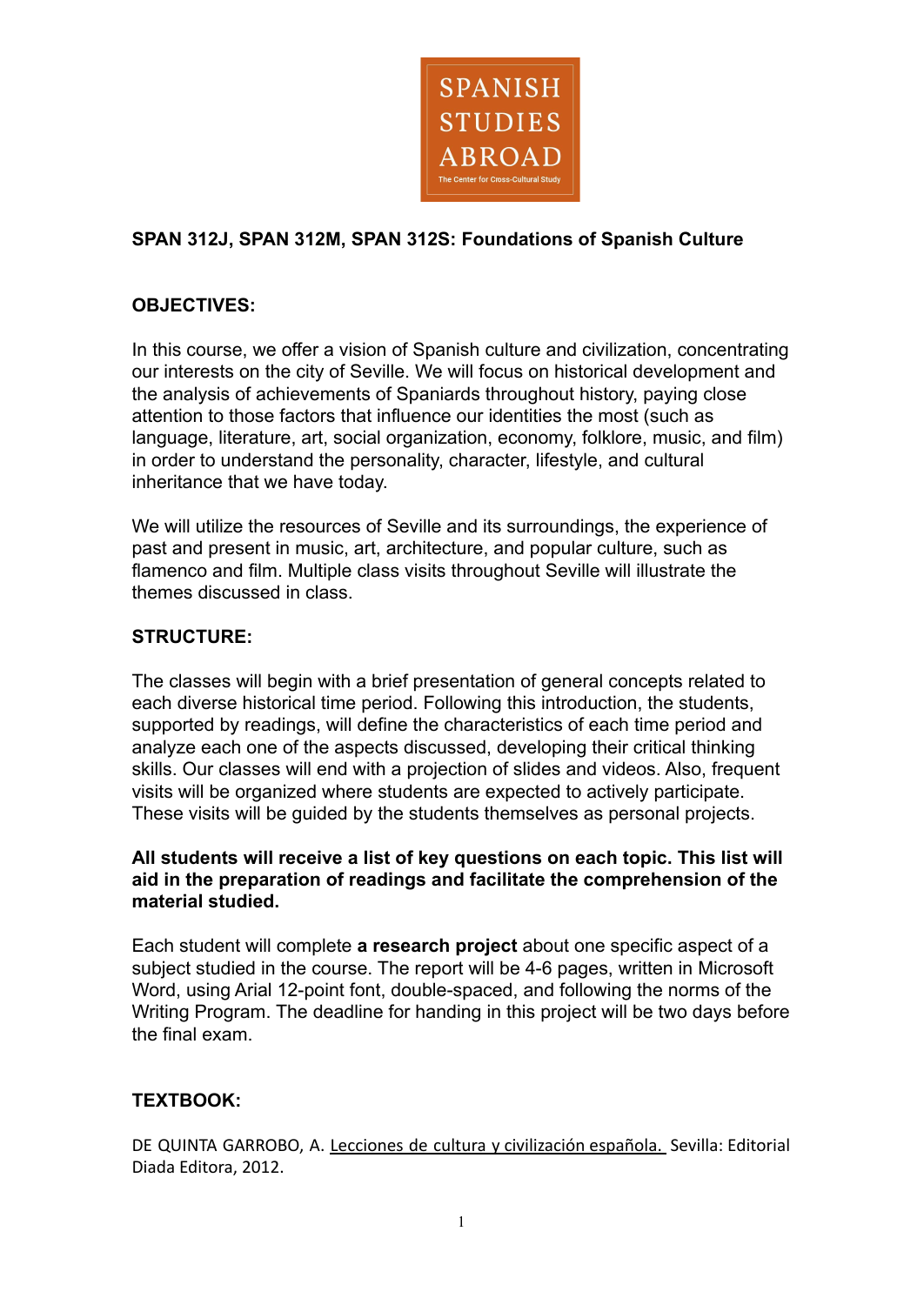

## **EVALUATION:**

Students will be evaluated throughout class, with special emphasis on class participation; class attendance is obligatory. A student who attends every class will have a minimum participation grade of 60 and a maximum participation grade of 100. A student who does not attend a single class will have a participation grade of 0. Absences should be approved by the professor and the Resident Director.

To supplement participation grades, the professor may ask students to complete brief quizzes about information from the previous class at the beginning of the following class without prior notice.

There will be two tests throughout the course.

The student will complete a research project to complement his or her final grade. Therefore, the final grade will be based on the following components:

| 1) Participation      | 20% |
|-----------------------|-----|
| Mid-term Exam<br>2)   | 20% |
| 3) Final Exam         | 20% |
| 4) Oral Presentations | 20% |
| 5) Research Project   | 10% |
| <b>Activities</b>     | 10% |

### **LIST OF TOPICS AND ACTIVITIES**

|       | <b>Dates</b> | <b>Topic/Activity Planned</b>                                                                                                                                                          |
|-------|--------------|----------------------------------------------------------------------------------------------------------------------------------------------------------------------------------------|
| Day 1 |              | Introduction. Current Spain: peculiarities and relevant topics                                                                                                                         |
| Day 2 |              | Crossroads: Introduction. Geographical considerations.<br>physical, cultural and linguistic diversity.<br>Spain's<br>Demographics, politics and autonomous communities. (p<br>$10-14)$ |